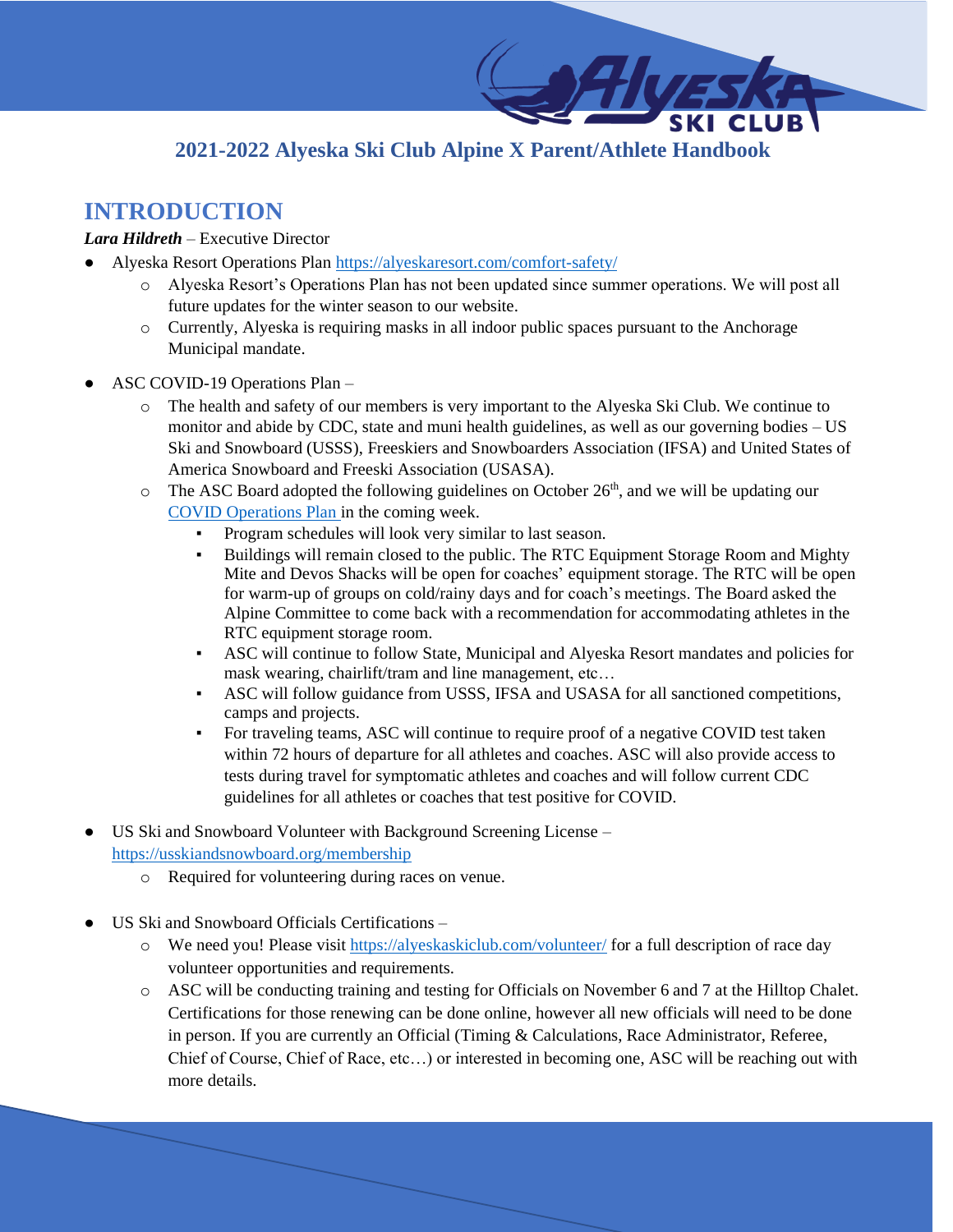

# **COACHES**

Morgan Haymans – Head Coach Hudson Moe – Alpine X / Juniors Assistant Coach

## **ASC STAFF**

Lara Hildreth – ASC Executive Director Jen Danza – Juniors Program Director / U16 Head Coach Conor Lynch – Juniors U19 Head Coach Connor McDonald (Bucky) – Juniors U19 Assistant Coach Chris Maynard – Juniors U16/19 Part Time Coach Martins Onskulis – Juniors U16/19 Assistant Coach Sarah Lundgren – Juniors U14 Head Coach Ryan Gregory – Juniors U14 Assistant Coach Connor Michael – Freeride Head Coach Leah Scott – Freeride Program Director

# **TEAMSNAP**

TeamSnap will be the primary form of communication between coaches, parents, and athletes. Schedules, training updates and changes, emails and alerts will all be through TeamSnap. **Both parents and athletes should have the app downloaded on their phones and contact information updated.**  Here are a few tips and tricks to using our primary communication platform:

- 1. Parents have complete control of the information in their profile. If emails, phone numbers or addresses have changed, please update your profile. Be sure to click on email and text reminders to receive the latest information from the club.
- 2. If you've moved to a new program, please accept the invitation and reload the Team Snap app on your smart device.
- 3. The calendar on TeamSnap will be updated weekly. Customary event titles can be for instance: SL Training. This means that the athlete needs to present themselves with SL skis and SL gear.
- 4. Any last-minute changes will be sent via TeamSnap's alert text. We will try and limit emails sent via Team Snap in order to not overload you with information. Emails sent will be regarding important updates or deadline reminders.
- 5. Team chat SHOULD NOT be used to communicate with coaches. Appropriate uses for this function are if someone is missing gear, giving a heads up if the highway is closed, inviting the entire group to a social event, etc. Please do not use Team Chat for notifying coaches about individual athletes. If there are questions about schedules, races, what the plan is, or whether your athlete will be late for practice, PLEASE CONTACT YOUR COACHES DIRECTLY.
- 6. Alerts are used periodically when coaches relay a changing plan quickly. This typically happens when we have to be adaptive to changing weather and snow conditions. Please ensure you allow alerts in your profile.
- 7. Emails will be the primary form of communication with parents.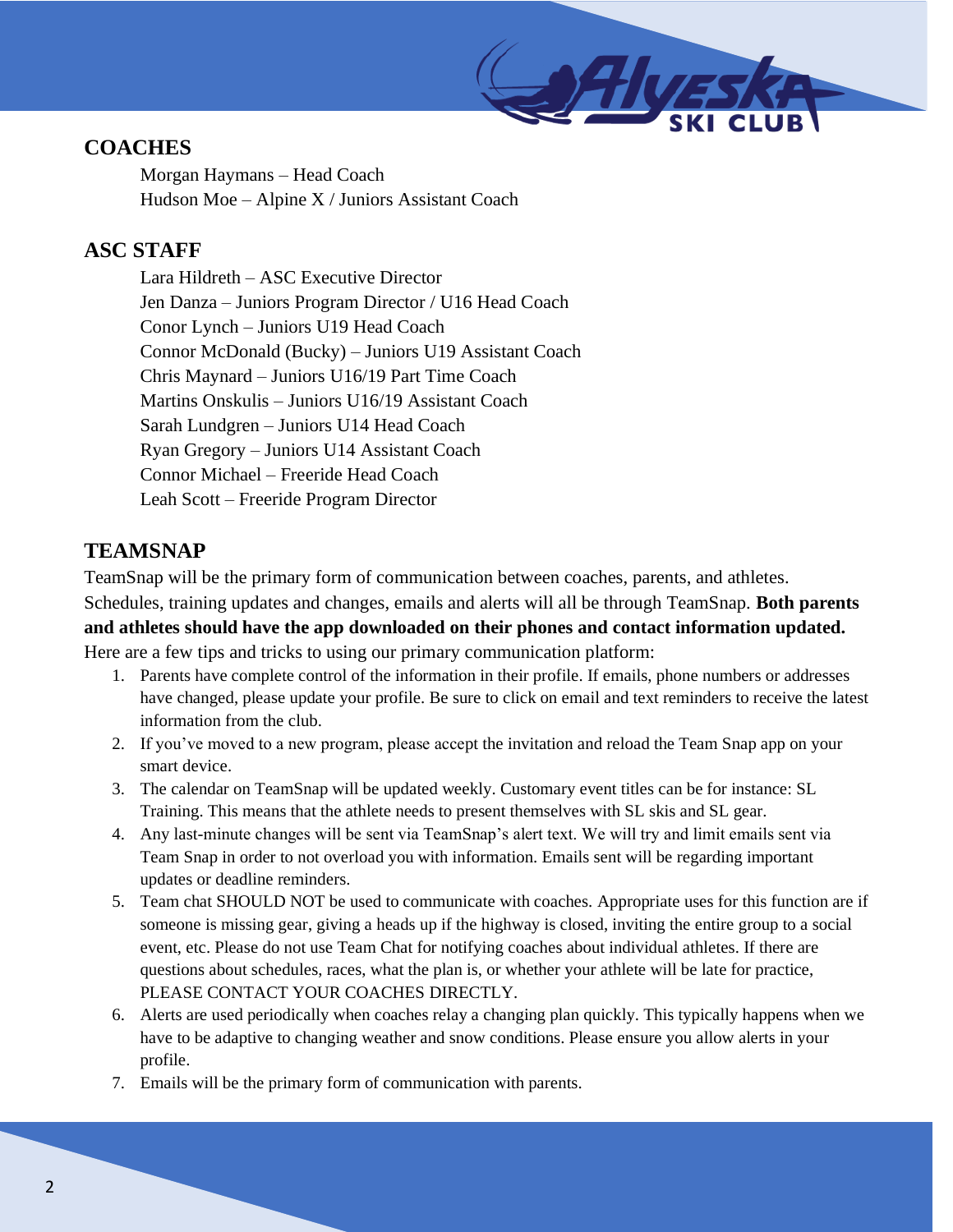8. Availability - The availability function is a way to communicate if your athlete will or will not be attending practice. This function is really useful to us coaches when trying to plan accordingly and to make sure we will be properly staffed. We used this function last year to gauge group attendance throughout the holiday seasons and over spring break.

### **COMMUNICATION**

Emails are the best way to communicate with me or other coaches. Please allow 24-48 hours for coaches to respond. Text messages are also good for urgent matters. Please feel free to contact me. Morgan Haymans' email for any question pertaining to the Alpine X Program is: [alpinexheadcoach@alyeskaskiclub.com](mailto:alpinexheadcoach@alyeskaskiclub.com)

### **Who to Ask What**:

- Overall Alpine X programming inquires. This can include travel, race or general questions, comments or concerns – **Morgan Haymans, Alpine X Head Coach**
- TeamSnap and/or ASC Website and/or USSS, USASA or IFSA membership information **Morgan Haymans, Alpine X Head Coach**
- Overall ASC direction (ASC Board and Finance, Development and Alpine Committee decisions); Mighty Mite, Devos, Juniors, Freeride, and Masters Programming; fundraising initiatives; volunteering; and general questions – **Lara Hildreth, Executive Director**
- Accounting questions **Leah Scott, Office Manager and Bookkeeper**
- Corporate or Individual Sponsorships and General Fundraising **Randee Liles, Director of Development**
- Parent Liaison **Who Would Like to Volunteer**?

### **Alyeska Ski Club Website** *-* [https://alyeskaskiclub.com](https://alyeskaskiclub.com/)

- Please familiarize yourself with our ASC website. If you missed emails and you can't find information on programs, camps or any other ASC related information, everything can be found on our website.
- For those that do not know, you can also make general ASC related payments on our website and you can sell your gear through this link also found on the top red bar of our website: <https://www.facebook.com/groups/akskiracingclassifieds>

### **USSS Alaska Division Manager –** *Natalie*

### *Osborne*

- Manages all Division related business from Academic Team Alaska to awards, to logistics for Western Regionals and other championships.
- Please take some time to familiarize yourself with the Alaska Division website: [https://alaskaalpine.com](https://alaskaalpine.com/)

**USASA Big Alaska Series Director –** *Alison Sterley*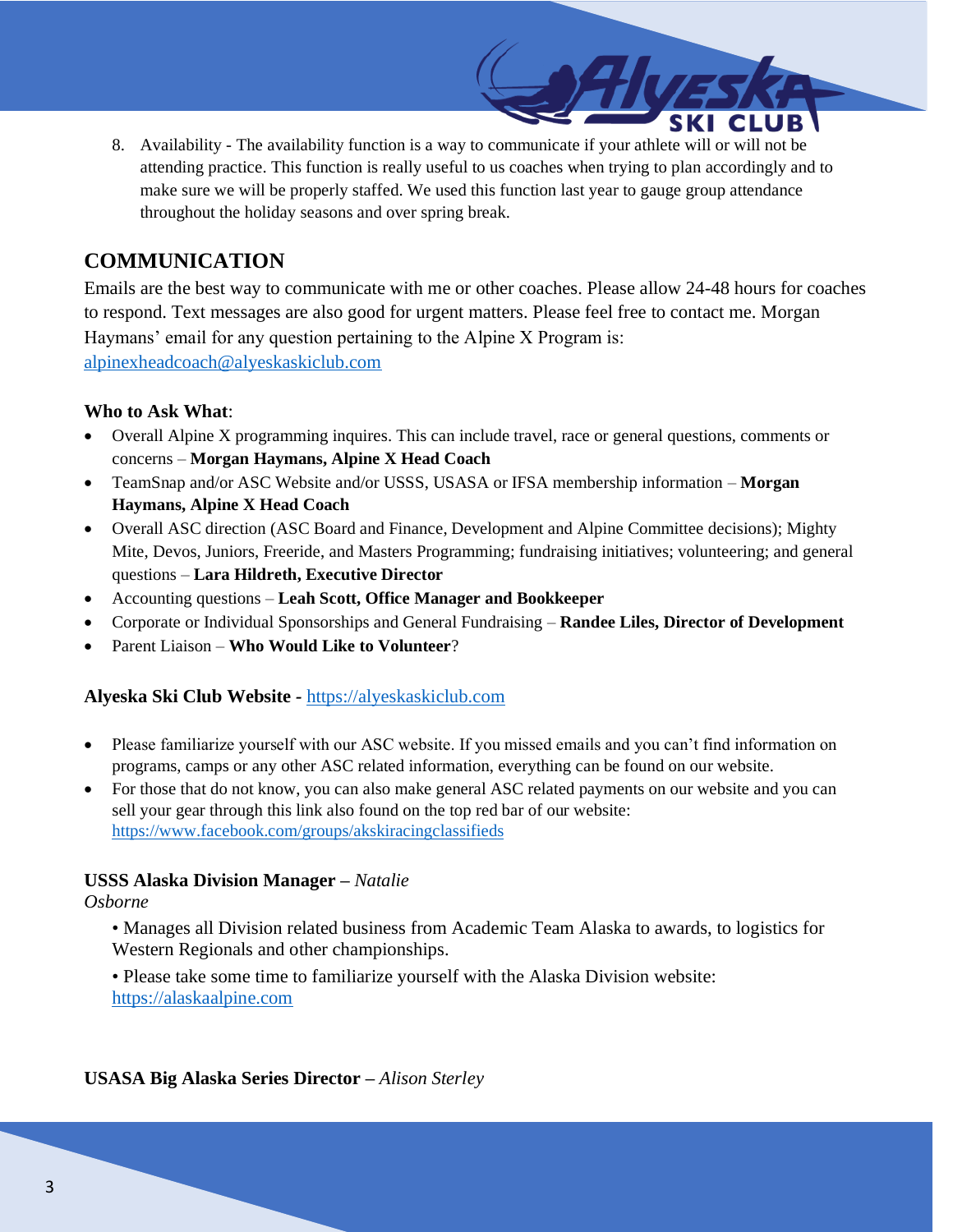- Manages all USASA events in Alaska
- Please take some time to familiarize yourself with the USASA Big Alaska Website <https://bas.usasa.org/>

### **Other Useful Links:**

- **[US Ski and Snowboard](https://usskiandsnowboard.org/)**
- **[USASA](https://usasa.org/)**
- **[IFSA](https://www.freeskiers.org/)**
- **[FIS](https://www.fis-ski.com/)**

## **PROGRAM**

### **Alpine X**

1. U14/16/19 Athletes will have the opportunity to compete in USASA Ski Cross, USSS Alpine and IFSA Freeride Events.

U19 Athletes will also be able to compete in FIS Ski Cross and Alpine events.

- 2. Alpine X athletes will have the opportunity to qualify for USASA SX Nationals and USSS WR Championships.
- 3. Types of training that will be offered on snow:
	- o Directed Freeskiing
	- o Technical Freeskiing (Drills)
	- o Alpine gate training GS, SL, SG
	- o Freeride mini comps
	- o Early ride/Speed Training
	- o SX start gate training
	- o Terrain Park/Jump Training
- 4. This program will work closely with ASC's Juniors and Freeride programs.
- 5. Weekday training (Monday-Friday) will be done with the appropriate age Juniors group. (Full  $Time/Part Time + add on athletes)$
- 6. Part-Time athletes will have the option to add Friday evening training if they haven't already done so during registration. Athletes not registered for Friday training that choose to join will be charged accordingly.
- 7. The weekend schedule on TeamSnap will be updated on Thursdays.
- 8. The training schedule is subject to change to maximize training opportunities based on weather/snow conditions, lane space, gym space and crowd/chairlift line management. Athletes and parents are required to stay updated via Team Snap and email.
- 9. Coaches will provide athlete evaluations throughout the season.
- 10. Hilltop We will use Hilltop ski area starting from when it opens until Alyeska's opening day. Alyeska opening day December 10, 2020
	- $\circ$  Hilltop's opening day will be somewhere between November 20<sup>th</sup> December 4<sup>th</sup>
	- o Hilltop Day Ticket \$22
	- o Hilltop Season Pass \$335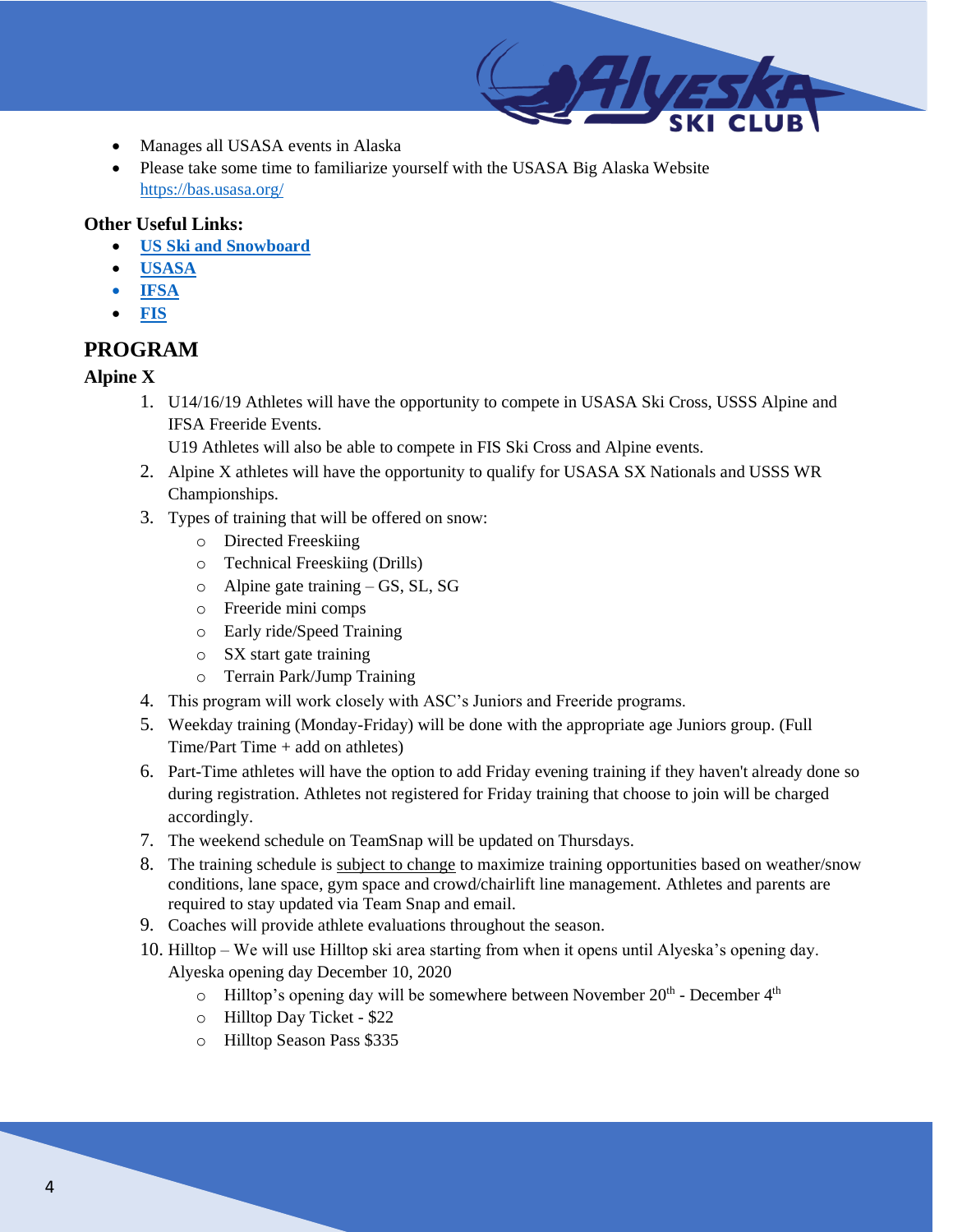### **Memberships/Licensing:**



US Ski and Snowboard Alpine Competitor U14: AGE 12-13 // \$115 Alpine Competitor U16 & over: AGE 14 and over // \$185

USASA Competitors 11 and over // \$125 Single Day Competitor (17 and under) // \$35

(Single day memberships are not upgradeable, are non-refundable, and do not count for regional or national points)

IFSA Full Junior Athlete Membership (Ages 12-18) // \$105

Junior Athlete One-Time Competitor // \$25

(Valid for one event only during season purchased. If athlete choses to enter a second event, \$80 upgrade membership required.)

### **Schedules by age:**

### **U14 Full Time**

| Hilltop    | $5:00 \text{pm} - 7:00 \text{pm}$ U14 Juniors Group |
|------------|-----------------------------------------------------|
| DL @ Elite | $5:00 \text{pm} - 6:00 \text{pm}$ U14 Juniors Group |
|            | $5:00 \text{pm} - 8:00 \text{pm}$ U14 Juniors Group |
|            | $9:45$ am $-3:30$ pm                                |
|            | $9:45$ am $-3:30$ pm                                |
|            |                                                     |

#### **U14 Part Time**

| Friday (Optional Add on): | $5:00 \text{pm} - 8:00 \text{pm}$ U14 Juniors group |
|---------------------------|-----------------------------------------------------|
| Saturday:                 | 9:45am $-3:30$ pm                                   |
| Sunday:                   | $9:45$ am $-3:30$ pm                                |

#### **U16 Full Time**

| Tuesday:   | DL @ Elite | $3:45$ pm $-5:00$ pm U16 Juniors Group              |
|------------|------------|-----------------------------------------------------|
| Wednesday: |            | $3:30 \text{pm} - 5:30 \text{pm}$ U16 Juniors Group |
| Thursday:  |            | $3:30 \text{pm} - 5:30 \text{pm}$ U16 Juniors Group |
| Friday:    |            | $3:30 \text{pm} - 5:30 \text{pm}$ U16 Juniors Group |
| Saturday:  |            | $9:45am - 5:30pm$                                   |
| Sunday:    |            | $9:45am - 3:30pm$                                   |
|            |            |                                                     |

#### **U16 Part Time**

| Friday (Optional Add-on): | $3:30 \text{pm} - 5:30 \text{pm}$ U16 Juniors Group |
|---------------------------|-----------------------------------------------------|
| Saturday:                 | $9:45$ am $-5:30$ pm                                |
| Sunday:                   | $9:45$ am $-3:30$ pm                                |

### **U19 Full Time**

| Tuesday:   | DL @ Elite | $2:45$ pm $-4:00$ pm U19 Juniors Group              |
|------------|------------|-----------------------------------------------------|
| Wednesday: |            | $1:30 \text{pm} - 4:00 \text{pm}$ U19 Juniors Group |
| Thursday:  |            | $1:30 \text{pm} - 4:00 \text{pm}$ U19 Juniors Group |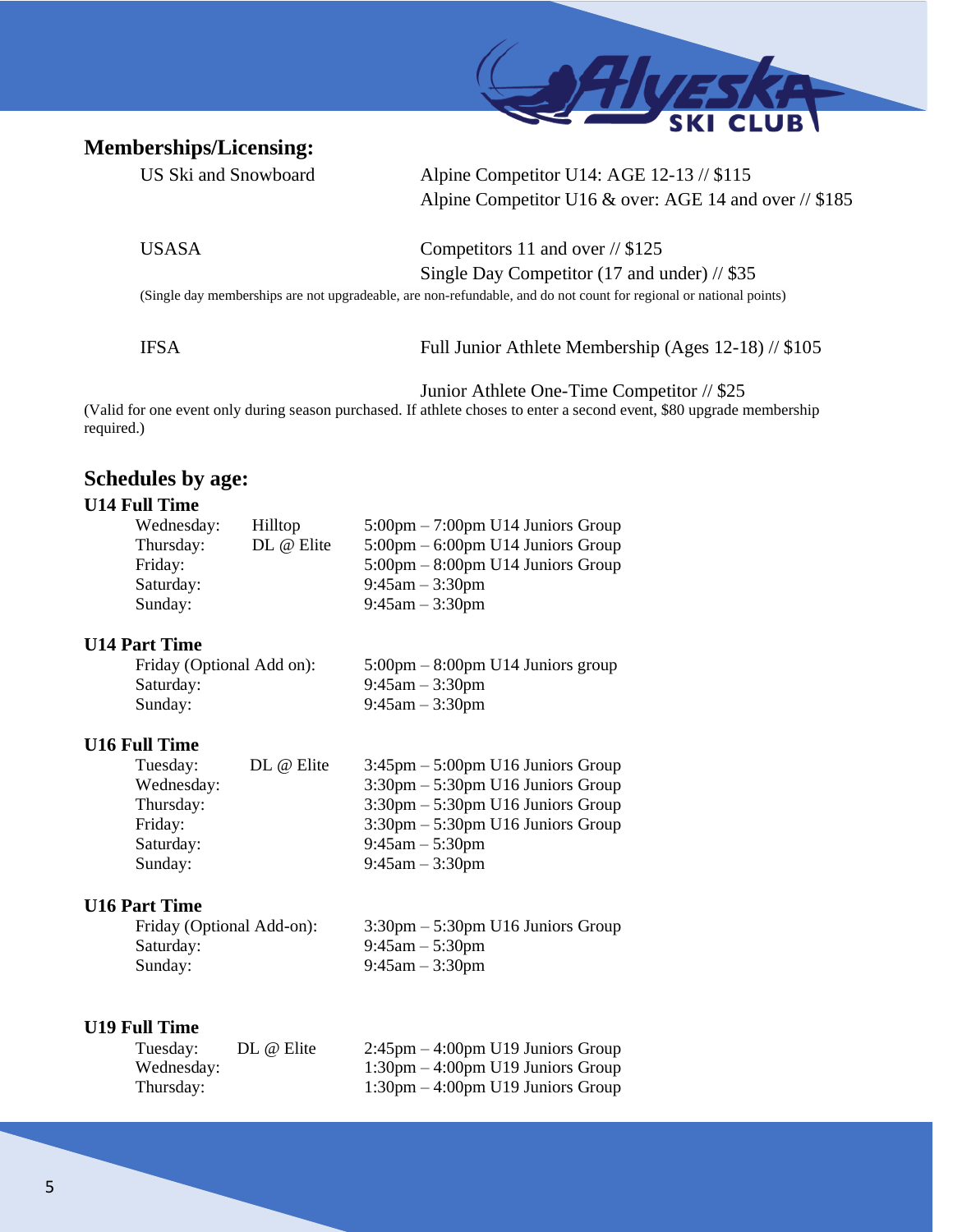

 Friday: 1:30pm – 4:00pm U19 Juniors Group Saturday: 9:45am – 5:30pm Sunday: 9:45am – 3:30pm

**Dryland** – Sessions will be held on weekdays at Elite with Juniors groups and on weekends Saturdays or Sundays at the RTC. Athletes should be ready to do both skiing and dryland (BRING RUNNING SHOES and PROPER CLOTHES!) when dryland is scheduled, or when there is inclement weather that could influence the daily schedule.

During holiday/training camps we will not have dryland at Elite. A dryland schedule will be set prior to the camp beginning.

### **Athlete Progression**

- **1.** Coaches will focus on progression based on athletes' attendance and personal goals.
- **2.** Every athlete has a different development approach. As coaches, we work hard on providing the best environment possible for each athlete to progress. Therefore, it is very important to let us know any changes of plans as we can help facilitate these changes to best fit the needs of the athlete.
- **3.** We will be evaluating our opportunities to race ski cross out of state this season. Competing out of state allows athletes to measure themselves with against other athletes before important championships such as USASA Nationals and/or USSS Western Region Championships. USASA and USSS may have COVID recommendations/restrictions this year.

#### **Notes:**

- Athletes need to be on time and ready for warmup.
- SL training Athletes will need to have pole guards and shin guards unless instructed differently.
- If your athlete has a smart phone, please have them download the Team Snap app. and sign in.

### **EQUIPMENT**

As a general rule: ATHLETES are responsible for their gear and equipment. This means that their skis, jackets, pants, and poles make it home at the end of the day; and that their boots, gloves, and goggles are dried out; and lastly, making sure their skis are tuned and waxed when showing up for training.

- 1. Skis and equipment: 1 pair of GS skis, 1 pair of SL skis and 1 pair of All-mountain freeskis skis are recommended. Your athlete will also have the opportunity to train and race SG. SG skis are encouraged, but not mandatory.
- 2. All skis and equipment can be bought used. Please contact me if you have any questions regarding equipment, or if you need help finding used equipment.
- 3. Tuning and general maintenance of skis is extremely important (race skis: potentially on a nightly basis, at a minimum weekly) and done by athlete.
- 4. If your athlete has Leki race poles, please make sure their name is on them and they have some sort of unique identifying mark (sticker or colorful tape).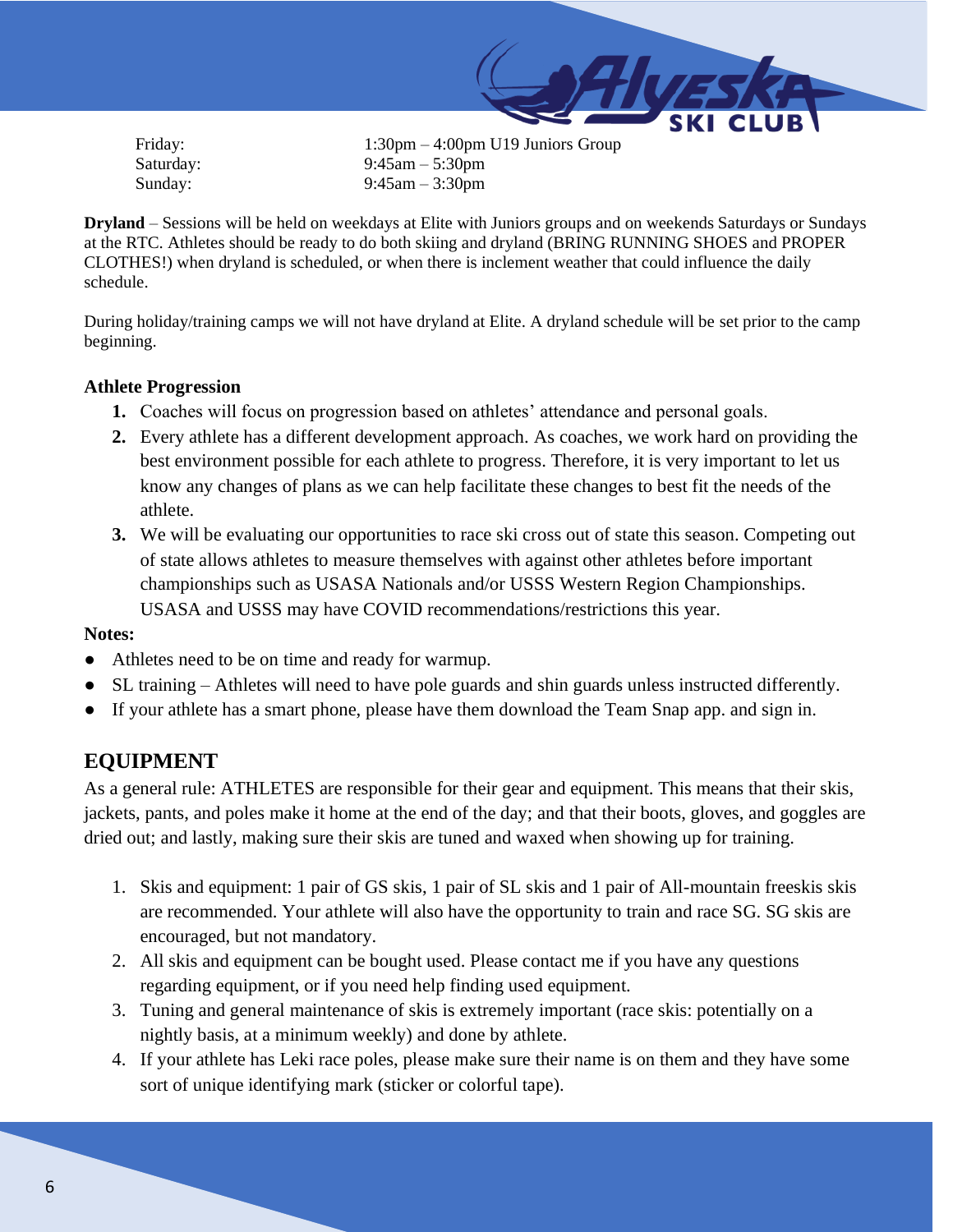- 5. **Make sure a coach checks your bindings before the first day on snow**. Sometimes bindings need to be moved completely, which takes more time than simply adjusting the set with one screw.
- 6. **Back protectors are to be worn for all on-snow training sessions**.
- 7. Swix, Toko and other discounted deals on tuning equipment/wax are available for athletes. Does anybody need to put in a wax/tuning equipment order?

### **EXPECTATIONS**

- **Coaches:**
	- o To communicate within a timely manner and proficiently.
	- o To be a good role model and lead by example both on and off the hill.
	- o To consider the health, safety, and wellbeing of athletes above anything else.
	- o To be the athletes' biggest advocates.
	- $\circ$  To provide athletes with the best opportunity for success through our coaching abilities.
	- o To challenge athletes to work hard, remind them of their goals, and enable fun**.**

### ● **Parents:**

NUMBER 1 PRIORITY IS COMMUNICATION – very important to keep everyone happy.

- 1. Let us know how everything is going. This is the only way we can improve.
- 2. Find coach Morgan for general inquiries about the group or club.
- 3. If there are any problems or concerns that arise related to the athlete or to the coach please express concern!
- 4. If you have constructive feedback about Morgan, please do not hesitate to reach out to Lara.

#### VOLUNTEERING

1. Help is ALWAYS needed on race/competition days – generally one parent per day for each event.

For USSS events, you are required to have a US Ski and Snowboard volunteer license. If you do need to update your Officials Certificate, please reach out to Jen Danza or Brian Hartman - [bhartman1@mac.com.](mailto:bhartman1@mac.com) You can sign up for or renew your volunteer license at: <https://my.usskiandsnowboard.org/>

- 2. USASA events, volunteers must have USASA or USSS volunteer license.
- 3. On snowy race days, coaches and athletes will appreciate an extra slip from parents check with a coach or Chief of Course first.
- 4. Help with fundraising efforts For more information please reach out to our Director of Development, Randee Liles, Lara or Jen Danza for any questions or suggestions.